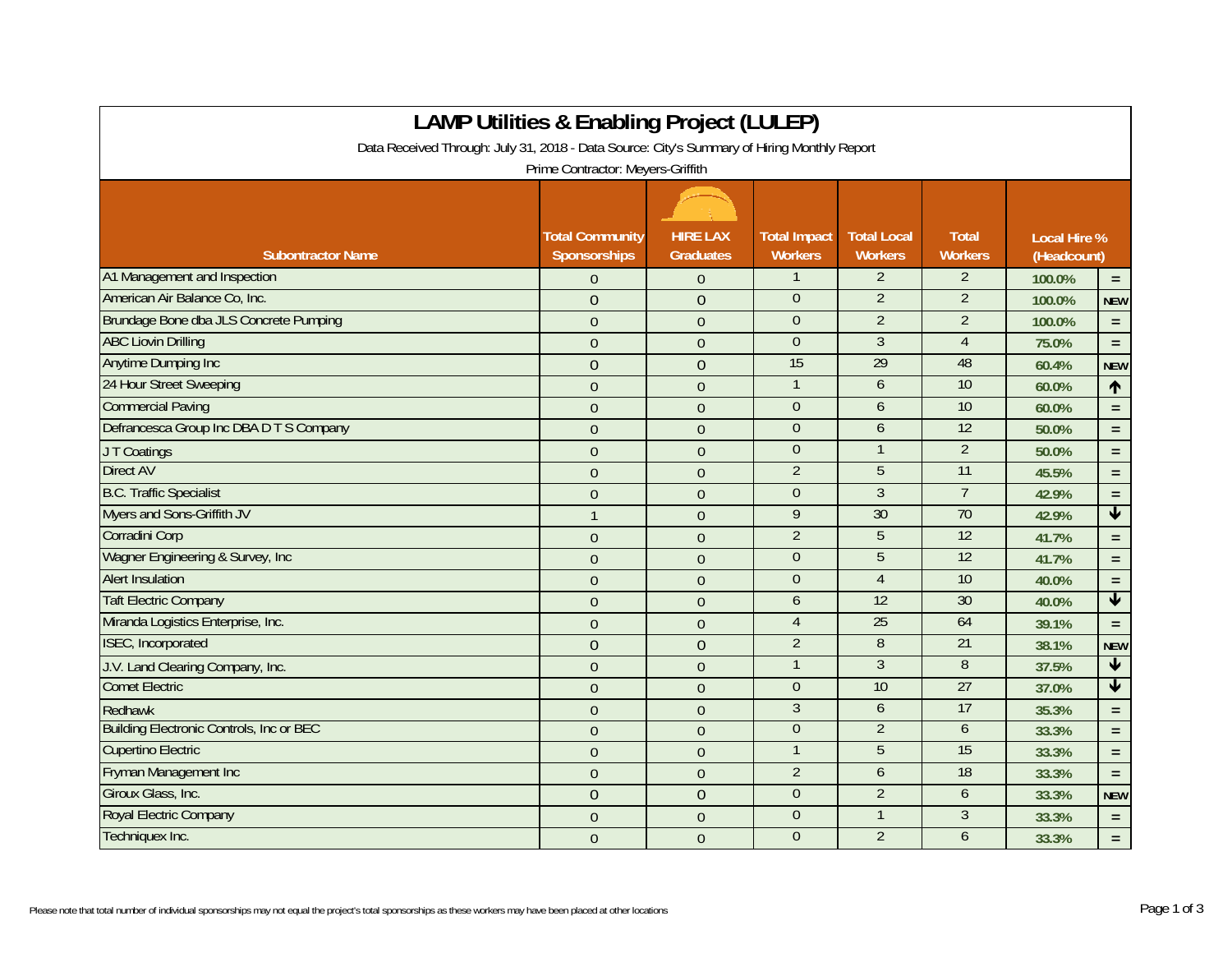| <b>LAMP Utilities &amp; Enabling Project (LULEP)</b><br>Data Received Through: July 31, 2018 - Data Source: City's Summary of Hiring Monthly Report<br>Prime Contractor: Meyers-Griffith |                                        |                                     |                                       |                                      |                                |                                    |                         |  |
|------------------------------------------------------------------------------------------------------------------------------------------------------------------------------------------|----------------------------------------|-------------------------------------|---------------------------------------|--------------------------------------|--------------------------------|------------------------------------|-------------------------|--|
| <b>Subontractor Name</b>                                                                                                                                                                 | <b>Total Community</b><br>Sponsorships | <b>HIRE LAX</b><br><b>Graduates</b> | <b>Total Impact</b><br><b>Workers</b> | <b>Total Local</b><br><b>Workers</b> | <b>Total</b><br><b>Workers</b> | <b>Local Hire %</b><br>(Headcount) |                         |  |
| Ted W Page Enterprises Inc dba Concrete Coring                                                                                                                                           | $\Omega$                               | $\Omega$                            | 1                                     | 7                                    | 21                             | 33.3%                              | $\equiv$                |  |
| <b>Crown Fence</b>                                                                                                                                                                       | $\theta$                               | $\overline{0}$                      | $\mathbf{1}$                          | $\overline{7}$                       | 22                             | 31.8%                              | $\equiv$                |  |
| <b>Griffith Company</b>                                                                                                                                                                  | $\overline{2}$                         | $\mathbf{1}$                        | 10                                    | 51                                   | 161                            | 31.7%                              | $\equiv$                |  |
| <b>Matrix Environmental</b>                                                                                                                                                              | $\overline{0}$                         | $\overline{0}$                      | $\overline{0}$                        | $\overline{5}$                       | 16                             | 31.3%                              | $\equiv$                |  |
| Twining, Inc.                                                                                                                                                                            | $\Omega$                               | $\Omega$                            | $\mathbf{1}$                          | $\overline{4}$                       | 13                             | 30.8%                              | $\overline{\mathbf{V}}$ |  |
| <b>Myers &amp; Sons Construction LP</b>                                                                                                                                                  | $\overline{0}$                         | $\overline{0}$                      | $\mathbf{1}$                          | 11                                   | 36                             | 30.6%                              | ↑                       |  |
| A N C C A Corporation DBA NU Enterprises                                                                                                                                                 | $\overline{0}$                         | $\theta$                            | $\mathbf{1}$                          | 8                                    | $\overline{28}$                | 28.6%                              | $\equiv$                |  |
| Anderson Charnesky Structural Steel, Inc. (ACSS)                                                                                                                                         | $\overline{0}$                         | $\Omega$                            | $\overline{0}$                        | $\overline{2}$                       | $\overline{7}$                 | 28.6%                              | $\equiv$                |  |
| Wilson & Hampton                                                                                                                                                                         | $\theta$                               | $\theta$                            | $\mathbf{1}$                          | $\overline{2}$                       | $\overline{7}$                 | 28.6%                              | $\equiv$                |  |
| <b>Psomas</b>                                                                                                                                                                            | $\overline{0}$                         | $\overline{0}$                      | $\overline{0}$                        | $\overline{3}$                       | 11                             | 27.3%                              | $\equiv$                |  |
| Versatile Coatings Inc.                                                                                                                                                                  | $\theta$                               | $\overline{0}$                      | $\theta$                              | $\overline{3}$                       | 11                             | 27.3%                              | $\overline{\mathbf{t}}$ |  |
| <b>Meadows Mechanical</b>                                                                                                                                                                | $\overline{0}$                         | $\overline{0}$                      | $\overline{2}$                        | 10                                   | 39                             | 25.6%                              | $\overline{\textbf{v}}$ |  |
| <b>AMPCO Landscape Inc DBA Earthscapes</b>                                                                                                                                               | $\overline{0}$                         | $\overline{0}$                      | $\overline{0}$                        | $\overline{2}$                       | 8                              | 25.0%                              | $\overline{\mathbf{v}}$ |  |
| Danny Jones Scaffold Co Inc.                                                                                                                                                             | $\overline{0}$                         | $\overline{0}$                      | $\mathbf{1}$                          | $\overline{1}$                       | $\overline{4}$                 | 25.0%                              | <b>NEW</b>              |  |
| <b>Nor-Cal Pipeline Services</b>                                                                                                                                                         | $\overline{0}$                         | $\theta$                            | $\theta$                              | $\overline{3}$                       | $\overline{12}$                | 25.0%                              | $\equiv$                |  |
| Pacific Waterproofing & Restoration, Inc.                                                                                                                                                | $\overline{0}$                         | $\overline{0}$                      | $\overline{0}$                        | $\mathbf{1}$                         | $\overline{4}$                 | 25.0%                              | <b>NEW</b>              |  |
| <b>RMA Group</b>                                                                                                                                                                         | $\overline{0}$                         | $\theta$                            | $\overline{3}$                        | $\overline{4}$                       | 16                             | 25.0%                              | $\overline{\textbf{v}}$ |  |
| So-Cal Insulation                                                                                                                                                                        | $\overline{0}$                         | $\mathbf{0}$                        | $\mathbf{1}$                          | $\mathbf{1}$                         | $\overline{4}$                 | 25.0%                              | $\equiv$                |  |
| <b>Cosco Fire Protection</b>                                                                                                                                                             | $\overline{0}$                         | $\mathbf{0}$                        | $\theta$                              | $\overline{3}$                       | 13                             | 23.1%                              | $\blacklozenge$         |  |
| <b>Southcoast Acoustical Interiors (SAI)</b>                                                                                                                                             | $\overline{0}$                         | $\overline{0}$                      | $\overline{0}$                        | $\overline{4}$                       | 19                             | 21.1%                              | $\overline{\textbf{t}}$ |  |
| <b>Centruy Sweeping</b>                                                                                                                                                                  | $\overline{0}$                         | $\overline{0}$                      | $\Omega$                              | $\mathbf{1}$                         | 5                              | 20.0%                              | $\equiv$                |  |
| <b>Penhall Company</b>                                                                                                                                                                   | $\overline{0}$                         | $\overline{0}$                      | $\theta$                              | $\mathbf{1}$                         | 5                              | 20.0%                              | $\equiv$                |  |
| <b>Utilocate</b>                                                                                                                                                                         | $\overline{0}$                         | $\theta$                            | $\mathbf{1}$                          | $\mathbf{1}$                         | 5                              | 20.0%                              | $\equiv$                |  |
| <b>Sully Miller</b>                                                                                                                                                                      | $\overline{0}$                         | $\mathbf{0}$                        | $\overline{0}$                        | 6                                    | 32                             | 18.8%                              | $\equiv$                |  |
| <b>Sterndahl Enterprises</b>                                                                                                                                                             | $\overline{0}$                         | $\theta$                            | $\overline{2}$                        | 5                                    | 29                             | 17.2%                              | $\equiv$                |  |
| <b>Blois Construction</b>                                                                                                                                                                | $\overline{0}$                         | $\mathbf{0}$                        | $\mathbf{1}$                          | $\overline{4}$                       | 24                             | 16.7%                              | $\uparrow$              |  |
| <b>Granstrom Masonry</b>                                                                                                                                                                 | $\theta$                               | $\theta$                            | $\overline{0}$                        | $\mathbf{1}$                         | 6                              | 16.7%                              | $\equiv$                |  |
| Pavement Coatings Co.                                                                                                                                                                    | $\overline{0}$                         | $\mathbf{0}$                        | $\overline{0}$                        | $\mathbf{1}$                         | 6                              | 16.7%                              | $\equiv$                |  |

Г

┑